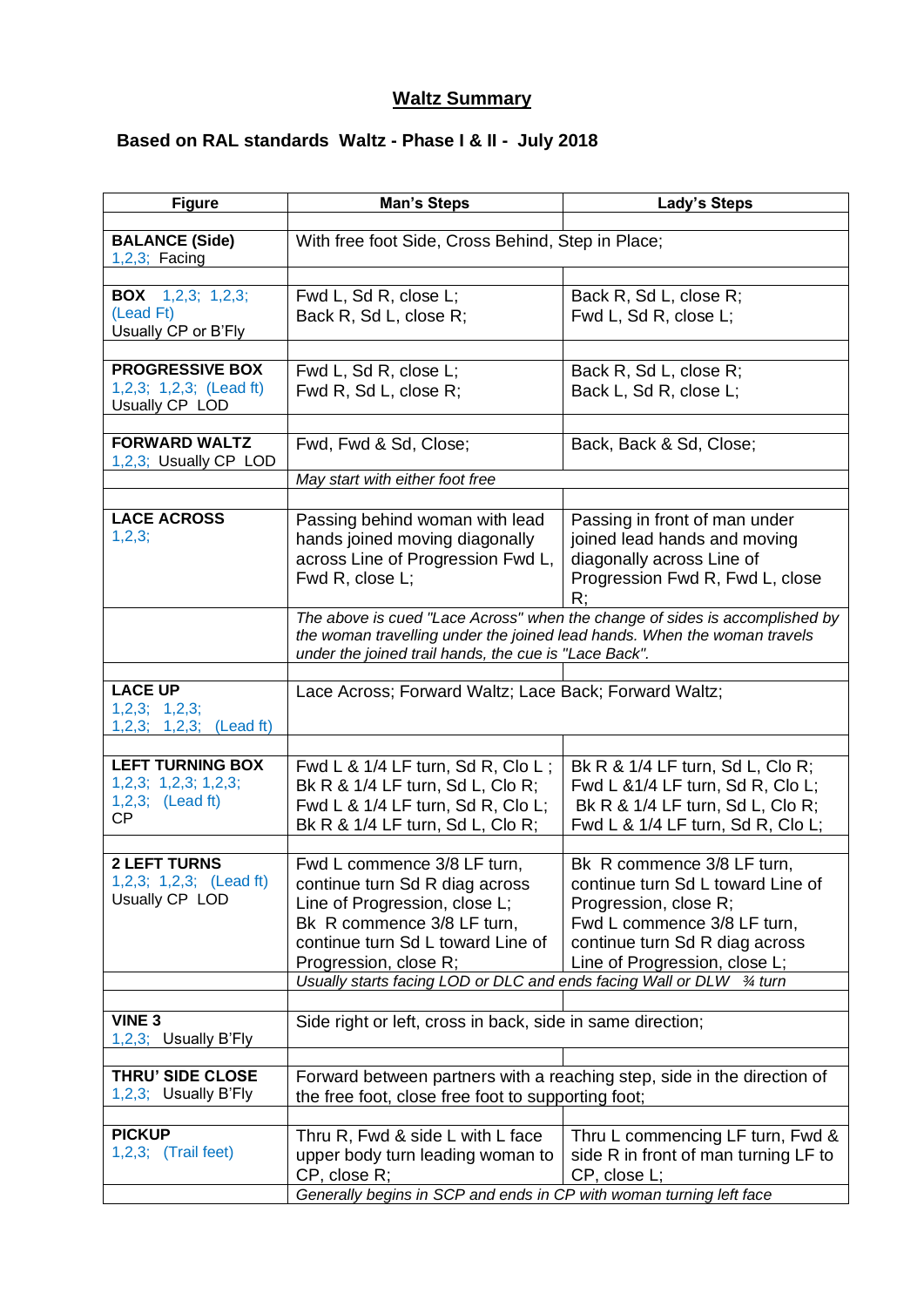| <b>Figure</b>                                    | <b>Man's Steps</b>                                                                                                                               | <b>Lady's Steps</b>                                                           |  |
|--------------------------------------------------|--------------------------------------------------------------------------------------------------------------------------------------------------|-------------------------------------------------------------------------------|--|
|                                                  |                                                                                                                                                  |                                                                               |  |
| <b>REVERSE BOX</b>                               | Back L, Sd R, close L;                                                                                                                           | Fwd R, Sd L, close R;                                                         |  |
| $1,2,3; 1,2,3;$ (Lead ft)<br>Usually CP or B'Fly | Fwd R, Sd L, close R;                                                                                                                            | Back L, Sd R, close L;                                                        |  |
|                                                  |                                                                                                                                                  |                                                                               |  |
| <b>RIGHT TURNING BOX</b>                         | Back L & 1/4 RF turn, Sd R, Clo L;                                                                                                               | Fwd R & 1/4 RF turn, Sd L, Clo R;                                             |  |
| 1,2,3; 1,2,3; 1,2,3;                             | Fwd R & 1/4 RF turn, Sd L, Clo R;                                                                                                                | back L & 1/4 RF turn, Sd R, Clo L;                                            |  |
| $1,2,3;$ (Lead ft)                               | back L & 1/4 RF turn, Sd R, Clo L;                                                                                                               | Fwd R & 1/4 RF turn, Sd L, Clo R;                                             |  |
| СP                                               | Fwd R & 1/4 RF turn, Sd L, Clo R;                                                                                                                | back L & 1/4 RF turn, Sd R, Clo L;                                            |  |
|                                                  | Figure is danced in Closed Position throughout.                                                                                                  |                                                                               |  |
|                                                  |                                                                                                                                                  |                                                                               |  |
| <b>2 RIGHT TURNS</b>                             | Back L with 3/8 RF turn, side R,                                                                                                                 | Fwd R with 3/8 RF turn, side L diag                                           |  |
| $1,2,3; 1,2,3;$ (Lead ft)                        | close L:                                                                                                                                         | across Line of Progression, close                                             |  |
| Usually CP RLOD                                  | Fwd R with 3/8 RF turn, side L                                                                                                                   | R; back with 3/8 RF turn, continue                                            |  |
|                                                  | diag across Line of Progression,                                                                                                                 | turn side R, close L;                                                         |  |
|                                                  | close R;                                                                                                                                         |                                                                               |  |
|                                                  | Closed Position throughout. Total amount of turn over 2 measures is 3/4 turn                                                                     |                                                                               |  |
| <b>MANOEUVRE</b>                                 | Fwd R commence RF upper body                                                                                                                     | Back L commence RF upper body                                                 |  |
| $1,2,3;$ (Trail feet)                            | turn, continue RF turn to face                                                                                                                   | turn, continue RF turn to face                                                |  |
|                                                  | partner side L, close R;                                                                                                                         | partner side R, close L;                                                      |  |
|                                                  |                                                                                                                                                  | May start in Banjo or Semi-Closed Position. When starting in Semi-Closed the  |  |
|                                                  | first step for the woman is forward.                                                                                                             |                                                                               |  |
|                                                  |                                                                                                                                                  |                                                                               |  |
| <b>BACK WALTZ 1,2,3;</b>                         | Back, Back & Sd, Close;                                                                                                                          | Fwd, Fwd & Sd, Close;                                                         |  |
| Usually CP RLOD                                  |                                                                                                                                                  |                                                                               |  |
|                                                  | May start with either foot free                                                                                                                  |                                                                               |  |
| <b>WALTZ AWAY &amp; TOG</b>                      |                                                                                                                                                  |                                                                               |  |
| $1,2,3; 1,2,3;$ (Lead ft)                        | Fwd L turning away from partner,<br>Sd & Fwd, close; Sd & Fwd                                                                                    | Fwd R turning away from partner,<br>Sd & Fwd close;                           |  |
| Usually B'Fly                                    | turning to face partner, Sd, close;                                                                                                              | Sd & Fwd turning to face partner,                                             |  |
|                                                  |                                                                                                                                                  | Sd, close;                                                                    |  |
|                                                  |                                                                                                                                                  | With inside hands joined Fwd turning away from partner, Sd & Fwd [to a slight |  |
|                                                  | Back to Back], close; Sd & Fwd turning to face partner, Sd, close;                                                                               |                                                                               |  |
|                                                  |                                                                                                                                                  |                                                                               |  |
| <b>CANTER</b>                                    | Side, draw, close;                                                                                                                               | Side, draw, close;                                                            |  |
|                                                  | May start with either foot. May be done in any position.                                                                                         |                                                                               |  |
|                                                  |                                                                                                                                                  |                                                                               |  |
| THRU' TWINKLE 1,2,3;<br>Usually OP or LOP        | MAN OR WOMAN: Through commence turn to face partner, side                                                                                        |                                                                               |  |
|                                                  | completing turn to a Facing V Position, close;                                                                                                   |                                                                               |  |
|                                                  | The figure may begin with either foot. Both partners step through on the first<br>step. The figure generally ends facing the opposite direction. |                                                                               |  |
|                                                  |                                                                                                                                                  |                                                                               |  |
| <b>PROGRESSIVE</b>                               | A three-step figure that always starts with a crossing step, the second                                                                          |                                                                               |  |
| <b>TWINKLE</b><br>1,2,3;                         | step is to the side, the third step is a close;                                                                                                  |                                                                               |  |
|                                                  | Man crosses in front and Lady crosses in back as they change to Sidecar,                                                                         |                                                                               |  |
|                                                  | Banjo or other positions. There is progression in direction indicated.                                                                           |                                                                               |  |
| <b>TWIRL VINE</b>                                |                                                                                                                                                  |                                                                               |  |
| $1,2,3$ ; (Lead ft)                              | With partners facing man's L and                                                                                                                 | Side & Fwd R turning 1/2 RF under                                             |  |
|                                                  | woman's R hands joined side L,                                                                                                                   | joined hands, side & back L turning                                           |  |
|                                                  | cross R in back, side L;<br>A progressive RF turn by the woman under joined lead hands                                                           | $1/2$ RF, side R;                                                             |  |
|                                                  |                                                                                                                                                  |                                                                               |  |
| <b>REVERSE TWIRL</b>                             | With partners facing man's L and                                                                                                                 | Sd & Fwd L turning 1/2 LF under                                               |  |
| $1,2,3;$ (Trail ft)                              | woman's R hands joined Sd &                                                                                                                      | joined hands, side and back R                                                 |  |
|                                                  | Fwd R to Reverse Line of                                                                                                                         | turning 1/2 LF, side L;                                                       |  |
|                                                  | Progression, Fwd L, close R;                                                                                                                     |                                                                               |  |
|                                                  |                                                                                                                                                  |                                                                               |  |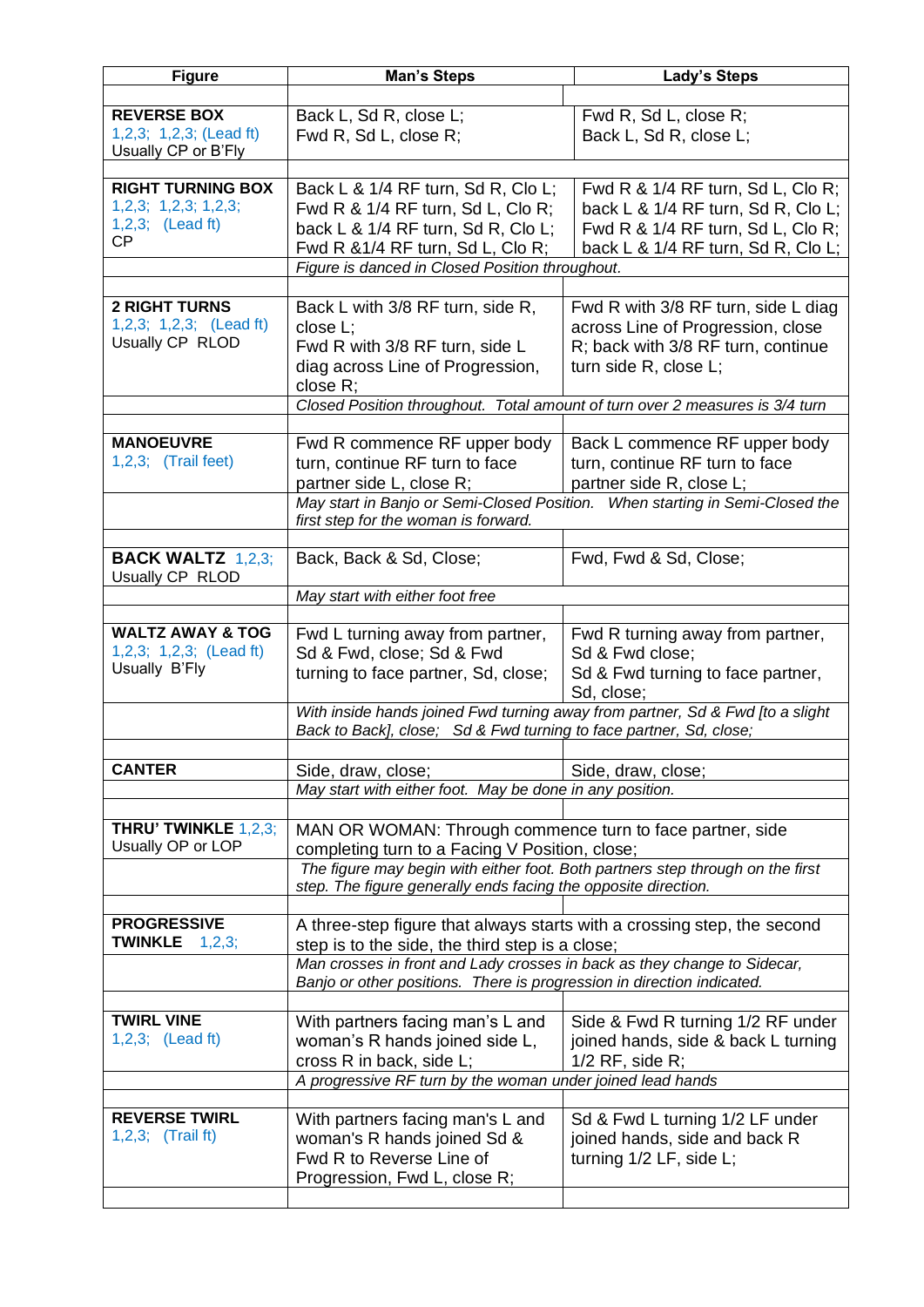| <b>Figure</b>                            | <b>Man's Steps</b>                                                                                                                         | <b>Lady's Steps</b>                                                         |  |
|------------------------------------------|--------------------------------------------------------------------------------------------------------------------------------------------|-----------------------------------------------------------------------------|--|
|                                          |                                                                                                                                            |                                                                             |  |
| <b>WRAP</b> (Action)                     | From an open position, retain the inside handhold at waist level as<br>woman makes a left face turn to face the same direction as the man, |                                                                             |  |
|                                          | resulting in wrapping the woman's left arm in front of her waist and                                                                       |                                                                             |  |
|                                          | man's right arm behind her waist. Join the free outside hands in front at                                                                  |                                                                             |  |
|                                          | chest height.                                                                                                                              |                                                                             |  |
|                                          |                                                                                                                                            |                                                                             |  |
| <b>CROSS WRAP</b><br>$1,2,3;$ (Trail ft) | Maintaining and lowering trail<br>hand hold Fwd R commencing RF                                                                            | Maintaining and lowering trail hand<br>hold and bringing R hand in front of |  |
|                                          | turn, Fwd L to Wrapped Position                                                                                                            | chest Fwd L commencing LF turn,                                             |  |
|                                          | completing RF turn, close R;                                                                                                               | Fwd R to Wrapped Position                                                   |  |
|                                          |                                                                                                                                            | completing LF turn, close L;                                                |  |
|                                          | Figure generally begins in Open Position and ends in Wrapped Position facing                                                               |                                                                             |  |
|                                          | opposite direction of original Line of Progression.                                                                                        |                                                                             |  |
| <b>ROLL 1,2,3;</b>                       | A right-faced or left-faced individual turn with each step progressing in                                                                  |                                                                             |  |
| <b>Usually Facing</b>                    | designated direction to end in designated position.                                                                                        |                                                                             |  |
|                                          |                                                                                                                                            |                                                                             |  |
|                                          |                                                                                                                                            |                                                                             |  |
|                                          |                                                                                                                                            |                                                                             |  |
| <b>TWISTY BALANCE</b>                    | Side, Cross behind, Recover;                                                                                                               | Side, Cross in Front, Recover;                                              |  |
| 1,2,3; Usually Facing                    | May start with either foot free - first step is Side with the free foot.                                                                   |                                                                             |  |
|                                          |                                                                                                                                            |                                                                             |  |
| TWISTY VINE $1,2,3$ ;                    | Side, Cross behind, Side;                                                                                                                  | Side, Cross in Front, Side;                                                 |  |
| <b>Usually Facing</b>                    |                                                                                                                                            |                                                                             |  |
|                                          | May start with either foot free - first step is Side with the free foot.                                                                   |                                                                             |  |
| <b>SOLO TURN</b>                         | Fwd L start LF turn away from                                                                                                              | Fwd R start RF turn away from                                               |  |
| 1,2,3; 1,2,3;                            | partner, continue turn side R,                                                                                                             | partner, continue turn side L, close                                        |  |
| Facing                                   | close L to complete 3/4 turn;                                                                                                              | R to complete 3/4 turn;                                                     |  |
|                                          | BK R start LF turn, continue<br>turn side L, close R to designated                                                                         | BK L start RF turn, continue turn<br>side R, close L to designated          |  |
|                                          | position;                                                                                                                                  | position;                                                                   |  |
|                                          | First measure ends facing RLOD ie 3/4 turn. Second measure 1/4 turn.                                                                       |                                                                             |  |
|                                          |                                                                                                                                            |                                                                             |  |
| <b>SPIN MANOUEVRE</b>                    | Fwd R start RF upper body turn,                                                                                                            | Commence LF spin in place L, R, L                                           |  |
| <b>Trail Feet free</b><br>1,2,3;         | continuing RF turn to face                                                                                                                 | to end facing Line of Progression                                           |  |
|                                          | partner side L, close R;<br>and partner;<br>A combination of 2 basic figures [Spin for woman and Manoeuvre for man].                       |                                                                             |  |
|                                          | Ends in Closed Position RLOD.                                                                                                              |                                                                             |  |
|                                          |                                                                                                                                            |                                                                             |  |
|                                          |                                                                                                                                            |                                                                             |  |
|                                          |                                                                                                                                            |                                                                             |  |